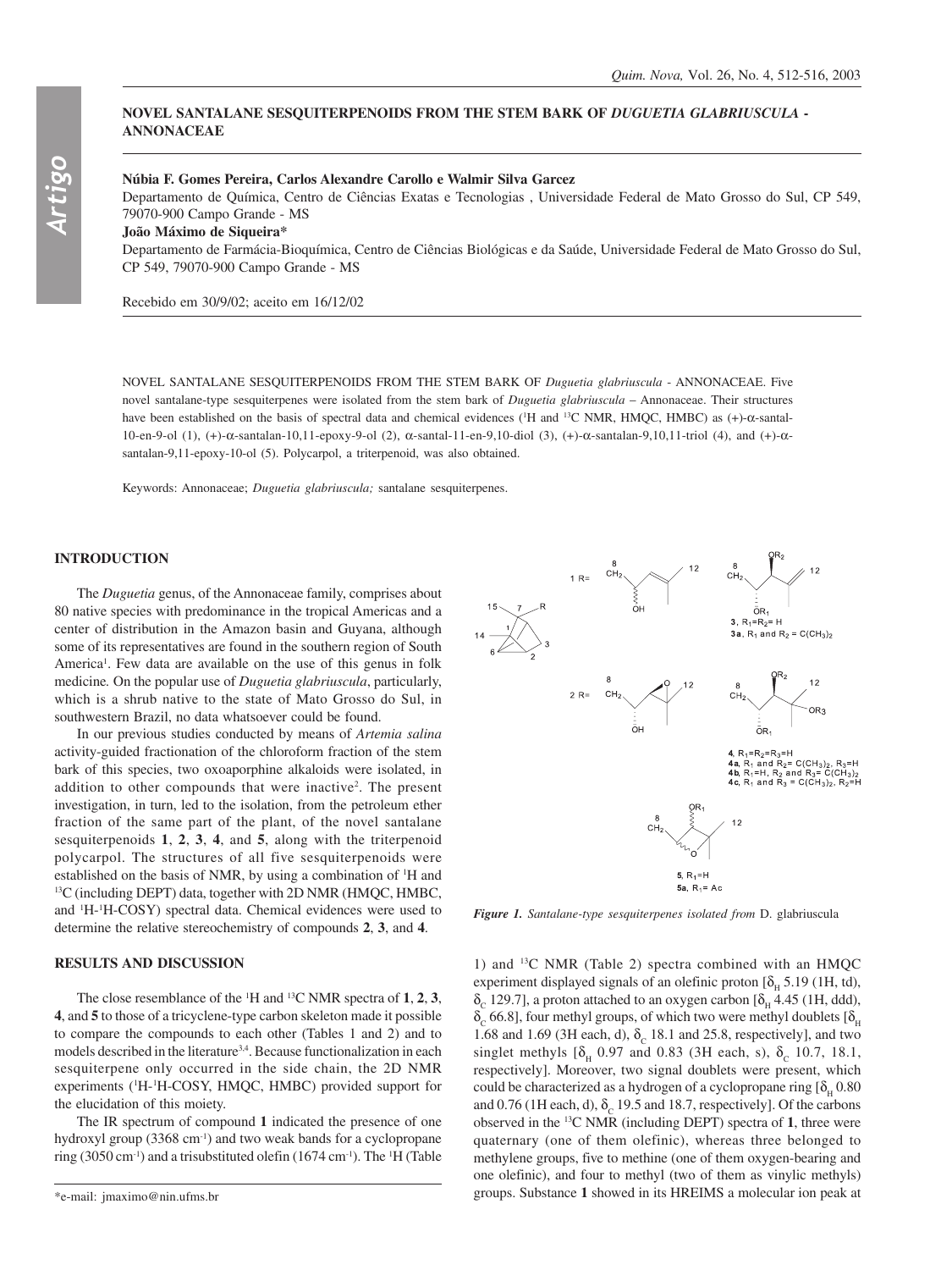*m/z* 220.1819 [M]+ (32%), which made it possible to propose the molecular formula C15H24O. Another peak at *m/z* 121 (17%)—an ion fragmentation typical of a tricyclene skeleton with loss of the side chain in santalane sesquiterpenoids—was also observed.

The IR spectrum of compound **2** revealed two main absorptions at  $3443$  cm<sup>-1</sup> and  $3050$  cm<sup>-1</sup>, which were assignable to a hydroxyl group and a cyclopropane ring, respectively. Data from the 1 H and 13C NMR spectra (including DEPT) and HMQC experiment were indicative of an epoxy group  $[\delta_{\mu} 2.64$  (1H, d),  $\delta_{c} 66.7$ , and a quaternary carbon at δ<sub>c</sub> 59.4]. In addition, a proton attached to an oxygenated carbon [δ<sub>H</sub> 3.65 (1H, dd),  $\delta_c$  68.4] and four singlet signals for methyl groups were observed  $[\delta_{\rm H} 1.37, 1.32, 0.99, \text{ and } 0.87 \text{ (3H each, s), and } \delta_{\rm C} 18.5,$ 25.0, 10.6 and 17.7, respectively]. The molecular formula of **2** was determined as  $C_{15}H_{24}O_2$  by HREIMS, which showed a molecular ion peak at *m/z* 236.1707 (6%) and a fragment ion peak at *m/z* 121 (100%).

The IR spectrum of **3** showed absorptions at 3410 cm-1 and at 3051 cm-1 corresponding to a hydroxyl group and a cyclopropane ring, respectively. The 1 H and 13C NMR (including DEPT) spectra combined with the HMQC experiment revealed olefinic signals  $[\delta_{\mu}]$ 5.03 and 4.97 (1H each, s),  $\delta_c$  112.8], and a quaternary olefinic carbon  $[\delta_c 144.3]$  and two signals from protons of methine carbinolic carbons  $[\delta_{\rm H}$  4.01 (1H, s) and 3.81 (1H, dd),  $\delta_{\rm C}$  79.4 and 70.7, respectively]. However, only three signals for methyl groups were observed  $[\delta_{\mu}]$ 1.74, 0.96 and 0.83 (3H each, s),  $\delta_c$  19.1, 10.7 and 17.6, respectively] and two for cyclopropane rings  $[\delta_{\rm H}$  0.83 and 0.78 (1H, dd),  $\delta_{\rm C}$  19.4 and 18.4, respectively]. On their turn, the 13C NMR (including DEPT) spectra combined with the HMQC experiment revealed three quaternary carbons (including the olefinic one, at  $\delta_c$  144.3, mentioned above), four methine (two of them oxygen-bearing), and four methylene carbons (one olefinic). Compound **3** showed no molecular ion peak by HREIMS, although a weak ion fragment at *m/z* 221.3279  $[M-CH<sub>3</sub>]+(1%)$  and an ion fragment at  $m/z$  121 [M<sup>+</sup> - side chain] (84%) were observed.

Regarding compound **4,** its IR spectrum indicated the presence of hydroxyl groups (3400 cm–1) and a cyclopropane ring (3040 cm–1). Its <sup>1</sup>H and <sup>13</sup>C (DEPT) NMR spectral data, combined with the HMQC experiment, showed chemical shifts indicative of four signals from methyl groups  $[\delta_{\rm H}$  0.88, 0.99, 1.27, and 1.28 (3H each, s),  $\delta_{\rm C}$  17.5, 10.7, 25.6, and 26.8, respectively] and also provided evidence of two methine carbinolic carbons  $[\delta_{\mu} 3.24$  (1H, d) and 3.86 (1H, ddd),  $\delta_c$  79.5 and 72.5, respectively] and another tertiary alcohol [ $\delta_c$  73.6]. Moreover, its <sup>1</sup>H NMR and <sup>13</sup>C spectra showed signals that could be attributed to a cyclopropane group  $[\delta_{\rm H} 0.80$  (1H, dd) and 0.84 (1H, d),  $\delta_c$  18.2 and 19.3, respectively]. Finally, from all the NMR spectral data, evidence was provided of 15 carbon atoms — among them four methyl, three methylene, five methine (including two carbinolic carbons, as mentioned above), and two quaternary groups, besides another oxygen-bearing carbon as tertiary alcohol.

As in the previous compound, no [M+ ] peak was seen in the HREIMS of **4**, which showed a fragmentation ion peak at *m/z* 221.1385 [M<sup>+</sup>- H<sub>2</sub>O - CH<sub>3</sub>] (3%). The combined data from the CIMS (CH<sub>4</sub>)mass spectra were suggestive of the molecular formula  $C_{15}H_{26}O_3$ .

The IR spectrum of compound **5** indicated the presence of one hydroxyl (3250 cm<sup>-1</sup>), a cyclopropane ring (3019 cm<sup>-1</sup>), and a band that could be related to the stretching of the C-O-C moiety (1216 cm-1).

Although no [M+ ] peak was seen in the GC-EIMS of **5**, a fragment ion peak was observed at *m/z* 121 (45%).

Data obtained from the <sup>1</sup>H and <sup>13</sup>C (DEPT) NMR spectral data, combined with the HMQC experiment, for **5** were found to be very close to those of **4**. They showed chemical shifts indicative of four signals from methyl groups  $[\delta_{\rm H} 0.85, 0.99, 1.33,$  and 1.35 (3H each, s),  $\delta_c$  18.0, 10.6, 29.0 and 21.3, respectively], in addition provided evidence of two oxygen-bearing methine carbons  $[\delta_{H} 4.36$  (1H, dd)

and 3.92 (1H, t),  $\delta_c$  83.1 and 78.3, respectively]. These features are compatible with a sesquiterpene with four methyl groups and three carbons attached to oxygens  $(C_9, C_{10}$  and  $C_{11}$ ). A major difference between both compounds was the chemical shifts of  $C_9$  and  $C_{11}$ , which in compound **5** were shifted downfield, as compared to **4** (see Table 2), being indicative of the presence of a four-member epoxy group<sup>5,6</sup>, while  $C_{10}$  was assigned to a carbon-bearing OH group. The presence of the epoxy ring justified the large chemical shift differences observed in the carbons of the methyl groups of the side chain, since they are fixed by this ring. In addition, the presence of only one alcohol hydroxyl was confirmed, in  $C_{10}$ , by obtaining the monoacethylated derivative. Another evidence is the multiplicity of H<sub>10</sub> ( $\delta$ <sub>H</sub> 3.92, t), a feature compatible with the coupling of a vicinal hydrogen  $(H<sub>9</sub>)$  and the hydrogen of the hydroxyl alcohol (OH in C<sub>10</sub>,  $\delta_{H}$  2.02, d). This fact results from intramolecular hydrogen bonding, with the formation of another ring of five members. The homonuclear correlation between  $H_{10}$ -H(OH in C<sub>10</sub>) was confirmed in the <sup>1</sup>H-<sup>1</sup>H-COSY experiment. With the addition of  $D_2O$ ,  $H_{10}$  degenerated in a doublet, and the disappearance of the doublet assigned to the alcohol proton, at  $\delta_{\text{u}}$  2.02 (d), was observed.

In order to propose the relative configuration of the 9,10 portion of **2**, **3**, and **4**, the ring-opening of the epoxide in **2** was promoted, and the derivatives 9,10 acetonide, from **3** (**3a**), and 9,10-, 10,11-, and 9,11-acetonides, from **4** (**4a, 4b** and **4c**), were obtained7 .

The acid hydrolysis of **2** (Scheme 1) yielded **4** as its main product (76%), along with **5** (17%) and another product identified as **3** (7%) — all of them confirmed by the resemblance of their spectral data to those previously described. The main product was also confirmed by its  $[\alpha]_{\text{D}}^{25}$ .

The 1 H spectrum of **3a** showed two additional signals for the methyl groups  $[\delta_{\text{H}}]$  1.33 and 1.47 (3H each, s),  $\delta_{\text{C}}$  25.2 and 27.2, respectively] and a quaternary carbon at  $\delta_c$  107.8. The correlations between this quaternary carbon and the methyl groups were confirmed by the HMBC experiment.

The same analysis was made for the derivatives of compound **4**. The 1 H NMR spectrum of **4a** showed two additional signals for the methyl groups  $[\delta_{H}$  1.32 and 1.46 (3H each, s),  $\delta_{C}$  25.6 and 27.8, respectively], and their 13C NMR spectrum also revealed the presence of one additional signal for the quaternary carbon, at  $\delta_c$  106.9. The HMBC experiment confirmed the connectivity between the quaternary carbon of the dioxolane ring and those methyl groups. The same correlations from the HMBC experiments were also observed for the methyl groups of **4b**  $[\delta_{H} 1.31$  and 1.38 (3H each, s),  $\delta_c$  27.0 and 28.6, respectively], with  $\delta_c$  106.6, and **4c** [δ<sub>H</sub> 1.31 and 1.44 (3H each, s),  $\delta_c$  31.7 and 24.7, respectively], with  $\delta_c$  98.2.

The presence of two widely separated additional singlet peaks, in the 1 H spectrum of the 9,10-acetonide derivatives from **3** and **4,** as mentioned above  $\delta_{\rm u}$  1.33 and 1.47 for **3a** and  $\delta_{\rm u}$  1.32 and 1.46 for **4a** (3H, each)], both assigned to acetonyl methyl groups, suggested a *cis* configuration for the dioxolane ring. Thus, *erythro* is the configuration expected for the 9,10 portions of **3** and **4**, since the ∆δ value for the acetonide derivative of the *threo* isomer is small7 .

The ring-opening of the epoxide in **2** proved to proceed selectively, yielding **4** (76%) as the main product, by  $S_y 1$ , in addition to two by-products: **3**, by  $E_1$ , and **5**, by  $S_N$ i. It was possible, based on the evidence of mechanism preference, to propose **2** as an *erythro* isomer, since it yielded only one triol (Scheme 1).

Therefore, the relative configurations of  $C_9$  and  $C_{10}$  of **2**, **3**, and **4** could be considered as being *9R\**, *10R\**; 9*R*\*, 10*S*\*; and 9*R*\*, 10*R*\*, respectively.

The occurrence of santalane-type sesquiterpenes obtained as artifacts during the extraction process or storage period had already been investigated. Several derivatives from  $\alpha$ -santalene had previously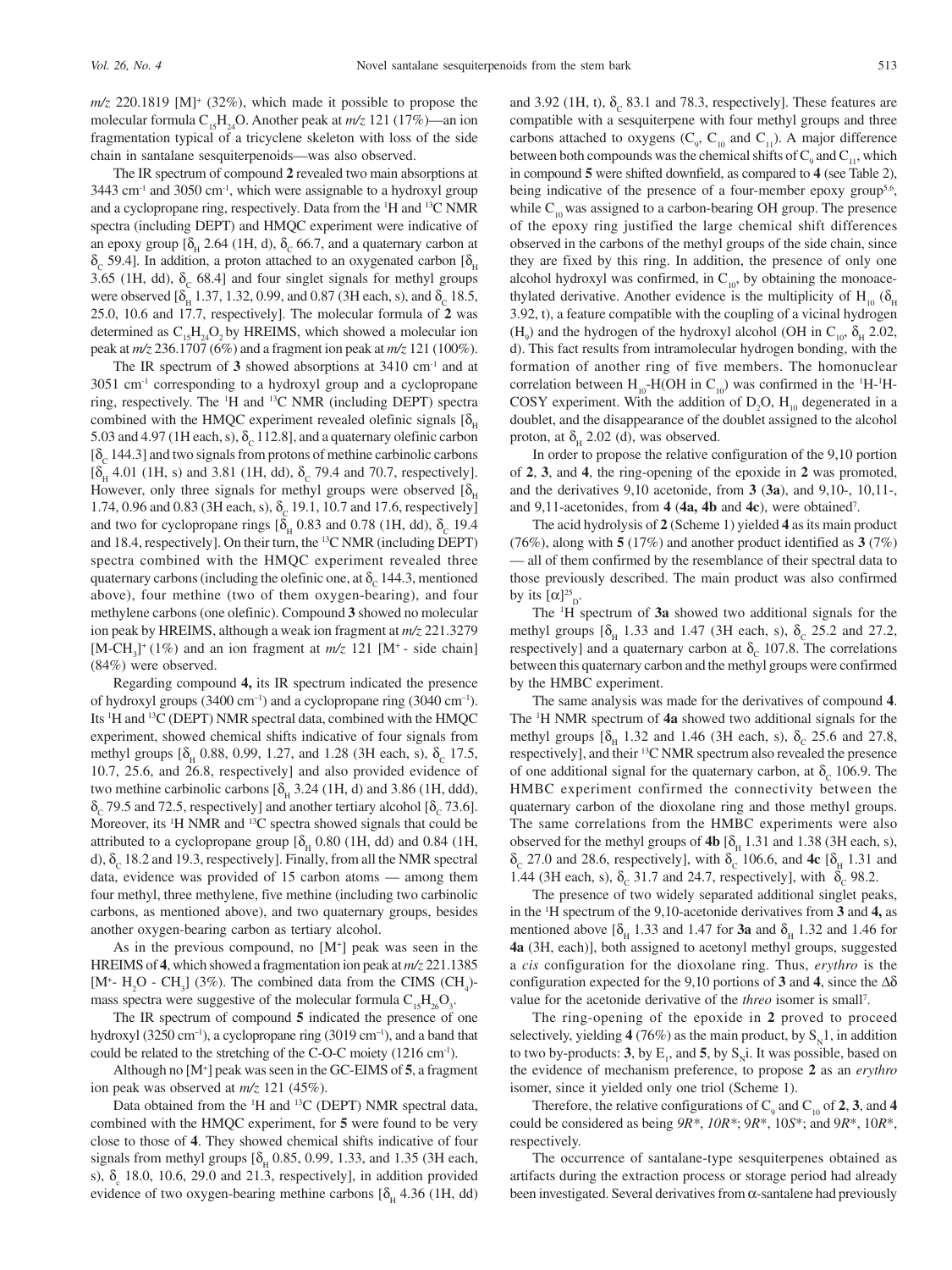| $\mathbf C$                    | $\mathbf{1}$                                              | $\overline{2}$              | $\overline{\mathbf{3}}$                                           | $\overline{\mathbf{4}}$                 | 5                                                         |
|--------------------------------|-----------------------------------------------------------|-----------------------------|-------------------------------------------------------------------|-----------------------------------------|-----------------------------------------------------------|
|                                | $\delta_{\mu}$ , mult                                     | $\delta_{\rm H}$ , mult     | $\delta_{\rm H}$ , mult                                           | $\delta_{\scriptscriptstyle\rm H}$ mult | $\delta_{\mu}$ , mult                                     |
|                                | (J, Hz)                                                   | (J, Hz)                     | (J, Hz)                                                           | (J, Hz)                                 | (J, Hz)                                                   |
|                                |                                                           |                             |                                                                   |                                         |                                                           |
| $\mathbf{1}$<br>$\overline{2}$ | 0.80, d                                                   |                             |                                                                   |                                         | $\overline{\phantom{a}}$                                  |
|                                | (4.0)                                                     | $0.83^*$ , d<br>(4.0)       | 0.83, s                                                           | 0.84, d<br>(5.1)                        | $0.84$ , s                                                |
| $\mathbf{3}$                   | 1.06, d d                                                 | $1.07^*$ , d                |                                                                   | 1.08, d                                 | 1.04, d                                                   |
|                                |                                                           |                             | 1.06, d                                                           |                                         |                                                           |
|                                | $(9.9, 2.8)$ H <sub><math>\alpha</math></sub><br>1.73, dd | $(10.6)$ H<br>$1,71^*$ , dd | $(10.4)$ H <sub><math>\alpha</math></sub><br>1.73, d <sub>d</sub> | $(10.7)$ H<br>1.73, d d                 | $(10.6)$ H <sub><math>\alpha</math></sub><br>$1.61**$ , m |
|                                |                                                           | (10.6, 1.3), H <sub>a</sub> | (10.4, 1.3), H <sub>a</sub>                                       | (10.7, 1.2), H <sub>a</sub>             | $H_{R}$                                                   |
| 4                              | (9.9, 1.4), H <sub>a</sub><br>1.73, s                     | 1.80, s                     | 1.87, s                                                           | 1.81, s                                 | $1.74$ , s                                                |
| 5                              | 1.06, d d                                                 | $1.07*, d$                  | 1.06, d                                                           | 1.08, d                                 | 1.04, d                                                   |
|                                | $(9.9, 2.8), H_{\alpha}$                                  | $(10.6), H_{\alpha}$        | $(10.4)$ , H <sub><math>\alpha</math></sub>                       | $(10.6), H_{\alpha}$                    | $(10.6), H_{\alpha}$                                      |
|                                | 1.60, d <sub>d</sub>                                      | $1.62^*$ , dd               | $1.61,$ dd                                                        | 1.64, d <sub>d</sub>                    | $1.74**$ , m                                              |
|                                | (9.9, 1.4), H <sub>a</sub>                                | (10.6, 1.3), H <sub>a</sub> | (10.4, 1.3), H <sub>a</sub>                                       | (10.6, 1.2), H <sub>a</sub>             | $H_{\beta}$                                               |
| 6                              | 0.76, d                                                   | $0.80*, d$                  | 0.78, d d                                                         | 0.80, d d                               | 0.79, dd                                                  |
|                                | (4.0)                                                     | (4.0)                       | (5.3, 0.8)                                                        | (5.1, 0.90)                             | (5.4, 0.80)                                               |
| 7                              |                                                           |                             |                                                                   |                                         |                                                           |
| 8                              | 1.28, dd                                                  | 1.53, d                     | 1.33, m                                                           | 1.40, d d                               | 1.52, d <sub>d</sub>                                      |
|                                | (14.9, 5.6)                                               | (6.5)                       |                                                                   | (14.8, 10.3)                            | (14.2, 6.5)                                               |
|                                | 1.56, d <sub>d</sub>                                      |                             |                                                                   | 1.72, d d                               | 1.61, m                                                   |
|                                | (14.9, 7.3)                                               |                             |                                                                   | (14.8, 1.5)                             |                                                           |
| 9                              | 4.45, ddd                                                 | 3.65, d <sub>d</sub>        | $3.81,$ dd                                                        | 3.86, ddd                               | 4.36, d <sub>d</sub>                                      |
|                                | (9.0, 7.3, 5.6)                                           | (7.5, 6.5)                  | (7.8, 3.9)                                                        | (10.3, 6.8, 1.5)                        | (12.6, 6.5)                                               |
| 10                             | 5.19,td                                                   | 2.64, d                     | 4.01, s                                                           | 3.24, d                                 | 3.92, t                                                   |
|                                | (9.0, 1.2)                                                | (7.5)                       |                                                                   | (6.8)                                   | (6.5)                                                     |
| 11                             |                                                           | $\blacksquare$              |                                                                   |                                         |                                                           |
| 12                             | 1.69, d                                                   | 1.32, s                     | 4.97, s                                                           | 1.27, s                                 | 1.35, s                                                   |
|                                | (1.2)                                                     |                             | 5.03, s                                                           |                                         |                                                           |
| 13                             | 1.68, d                                                   | 1.37, s                     | $1.74$ , s                                                        | 1.28, s                                 | 1.33, s                                                   |
|                                | (1.2)                                                     |                             |                                                                   |                                         |                                                           |
| 14                             | 0.97, s                                                   | 0.99, s                     | 0.96, s                                                           | 0.99, s                                 | 0.99, s                                                   |
| 15                             | 0.83, s                                                   | 0.87, s                     | 0.83, s                                                           | 0.88, s                                 | 0.85, s                                                   |
| $OH-C_{10}$                    |                                                           |                             |                                                                   |                                         | 2.02, d                                                   |
|                                |                                                           |                             |                                                                   |                                         | (6.5)                                                     |

**Table 1.** <sup>1</sup>H spectral data of **1**, **2**, **3**, **4**, and **5** (300 MHz, CDCl<sub>3</sub>)

\*Assigments made according to the 1 H-1 H NOESY experiment.\*\*Assignments interchangeable within column.

**Table 2.** <sup>13</sup>C spectral data of **1**, **2**, **3**, **4**, and **5** (75 MHz, CDCl<sub>3</sub>)

| C<br>(DEPT)            | 1<br>$\delta_c$ | $\overline{2}$<br>$\delta_c$ | 3<br>$\delta_c$ | 4<br>$\delta_c$ | 5<br>$\delta_c$ |
|------------------------|-----------------|------------------------------|-----------------|-----------------|-----------------|
| 1(C)                   | 27.8            | 27.4                         | 27.1            | 27.0            | 27.3            |
| 2 (CH)                 | 19.5            | $19.4*$                      | 19.4            | 19.3            | 19.4            |
| $3$ (CH <sub>2</sub> ) | 31.3            | $31.3*$                      | 31.4            | 31.3            | 31.2            |
| $4$ (CH)               | 39.3            | 39.5                         | 39.5            | 39.5            | 39.1            |
| $5$ (CH <sub>2</sub> ) | 31.6            | $31.6*$                      | 31.5            | 31.6            | 31.4            |
| $6$ (CH)               | 18.7            | 18.9*                        | 18.4            | 18.2            | 18.9            |
| 7 <sub>(C)</sub>       | 44.8            | 44.9                         | 44.9            | 45.2            | 44.7            |
| $8$ (CH <sub>2</sub> ) | 41.7            | 38.8                         | 34.2            | 37.3            | 40.4            |
| $9$ (CH)               | 66.8            | 68.4                         | 70.7            | 72.5            | 83.1            |
| 10 (CH)                | 129.7           | 66.7                         | 79.4            | 79.5            | 78.3            |
| 11 <sub>(C)</sub>      | 133.5           | 59.4                         | 144.3           | 73.6            | 84.9            |
| 12 $(CH_2)$            | 25.8            | 25.0                         | 112.8           | 25.6            | 21.3            |
| 13 $(CH_2)$            | 18.1            | 18.5                         | 19.1            | 26.8            | 29.0            |
| 14 $(CH_2)$            | 10.7            | 10.6                         | 10.7            | 10.7            | 10.6            |
| $15 \, (CH, )$         | 18.1            | 17.7                         | 17.6            | 17.5            | 18.0            |

\*Assignments made according to 1 H-1 H NOESY combined with HMQC experiments.

been reported to occur as natural products, although they could also have been obtained as artifacts after long periods under ambient conditions. Autoxidation reactions might also have occurred in the plant cells, indeed<sup>4</sup>.

In the present work, the sesquiterpenes **3**, **4**, and **5** might be artifact products obtained during the extraction and purification of **2**, since they were acid hydrolysis products of this compound. In order to verify this possibility, compound **2** was shaken for 48 hours with silica gel plus the solvent employed for CC elution and monitored by TLC (as described in the experimental part), but no reaction whatsoever was observed.

Another fact that deserves attention is the oxygenation pattern of the santalane sequiterpene side-chain here described, which has an additional hydroxyl group in C-9, unlike those described in the literature<sup>3,4</sup>.

Regarding polycarpol, its spectral data were compared to the literature<sup>8</sup>. Although previously obtained from another species of the Annonaceae family, its isolation is here being described for the first time in the *Duguetia* genus, and it has been suggested as a chemotaxonomic marker for this family<sup>8</sup>.

# **EXPERIMENTAL PART**

# **General experimental procedures**

Mp was determined on a Uniscience 498 apparatus and is uncorrected. Optical rotation was run in chloroform on a Perkin-Elmer 341. The FT-IR spectrum was measured as a KBr pellet or CHCl<sub>3</sub> film on a Perkin Elmer 783. The High Resolution Electron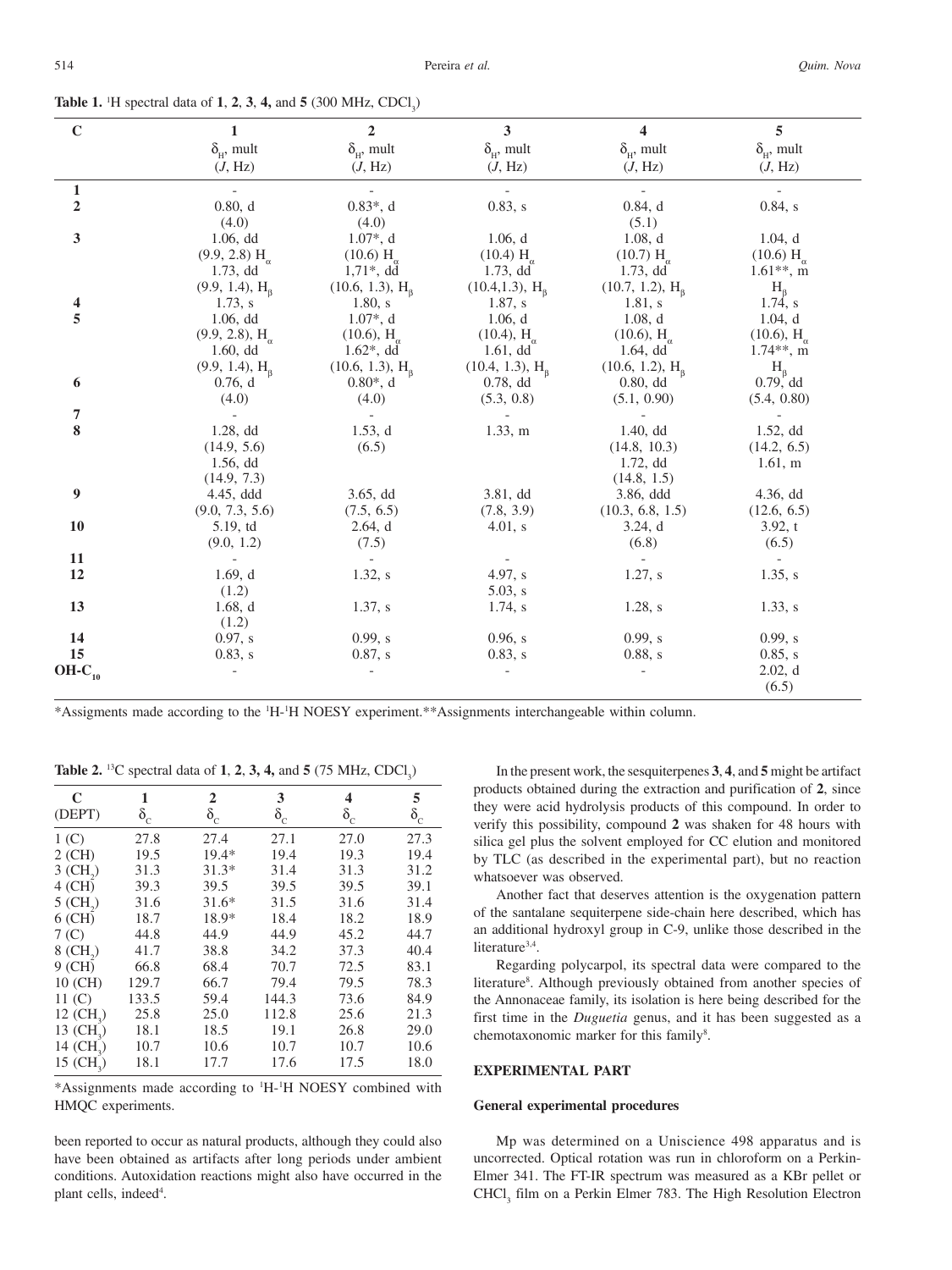

*Scheme 1. Hydrolysis of compound 2, yielding 4, 3, and 5*

Impact Mass Spectra (HREIMS) were recorded on a V.G. Auto Espec. EBE instrument; the GC-EIMS was obtained on a CG17A/QP 5000 Shimadzu GC/MS instrument. All NMR experiments were performed on a Brucker DPX-300 instrument (<sup>1</sup>H: 300 MHz; <sup>13</sup>C 75 MHz) using  $CDCI<sub>3</sub>$  as a solvent and TMS as an internal standard. Chemical shifts are reported in  $\delta$  units and coupling constants (*J*) in Hz. 60 G and 60  $GF_{254}$  silica gel (Merck) and 70-230 mesh (Aldrich) were used for TLC and CC, respectively.

# **Plant material**

The stem bark of *Duguetia glabriuscula* R. E. Fr. (R. E. Fr.) was collected in the municipality of Jardim, MS, Brazil and identified by Prof. R. Mello Silva. A voucher specimen (number 4769) has been deposited in the UFMS Herbarium (Campo Grande, MS).

### **Extraction and isolation of compounds**

The air-dried, powdered stem bark of *D. glabriuscula* (380 g) was submitted to exhaustive petroleum ether extraction in a soxhlet apparatus. The resulting extract was concentrated *in vacuo* to dryness (15 g), and 6 g of it were then submitted to silica gel column chromatography (350 g) using petroleum ether: hexane, hexane, hexane: ethyl acetate, and ethyl acetate as the gradient for elution. The following compounds were thus purified: **1** (45 mg, isolated from hexane : ethyl acetate, 96:4), **2** (178 mg, hexane : ethyl acetate, 90:10), **3** (15.8 mg, hexane : ethyl acetate, 85:15), **4** (202 mg, hexane : ethyl acetate, 65:35), **5** (26.5 mg, by preparative TLC, dichloromethane :methanol 96:4) and polycarpol (5.7 mg, after purification by preparative TLC).

#### **Identification of isolated compounds**

(+)-α-santal-10-en-9-ol (**1**), *1-(2,3-dimethyltricyclo[2.2.1.02,6] hept-3-yl)-4-methylpent-3-en-2-ol*: C<sub>15</sub>H<sub>24</sub>O, oil, [α]<sup>25</sup><sub>D</sub>: +3.19° (CHCl<sub>3</sub>, *c* 0.01); FT-IR  $v_{\text{max}}$ /cm<sup>-1</sup>: 3373, 3050, 2934, 2845, 1676, 1456, 1369 (CHCl<sub>3</sub>); <sup>13</sup>C NMR (CDCl<sub>3</sub>, 75 MHz): Table 2; <sup>1</sup>H NMR (CDCl<sub>3</sub>, 300 MHz): Table 1. HREIMS: *m/z* (rel. int.) found 220.1819 [M<sup>+</sup>, C<sub>15</sub>H<sub>24</sub>O, requires 220.1828] (35), 121 [M+ - side-chain](17), 57(100).

(+)-α-santalan-10,11-epoxy-9-ol (**2**), *1-(3,3-dimethyloxiran-2 yl*)-2-(2,3-dimethyltricyclo[2.2.1.0<sup>2,6</sup>]hept-3yl-ethanol: oil, [α]<sup>25</sup><sub>D</sub>: + 17.7° (CHCl<sub>3</sub>, *c* 0.02); FT-IR  $v_{\text{max}}/\text{cm}^{-1}$ : 3443, 3050, 2963, 2874, 1713, 1455, 1379, 1100, 1085 (CHCl<sub>3</sub>); <sup>13</sup>C NMR (CDCl<sub>3</sub>, 75 MHz): Table 2; <sup>1</sup>H NMR (CDCl<sub>3</sub>, 300 MHz): Table 1. HREIMS: *m/z* (rel. int.) 236.1771[M<sup>+</sup>, C<sub>15</sub>H<sub>24</sub>O<sub>2</sub>, requires 236.1777] (16), 221 [M<sup>+</sup>-CH<sub>3</sub>](10), 121 [M+ - side-chain](100), 105(28), 72(93).

α-Santal-11-en-9,10-diol (**3**), *1-(2,3-dimethyltricyclo[2.2.1.02,'6]*

*hept-3-yl)-4-methylpent-4-ene-2,3-diol:* oil, FT-IR  $v_{\text{max}}/\text{cm}^{-1}$ : 3410, 3051, 2945, 2865, 1719, 1451, 898 (CHCl<sub>3</sub>); <sup>13</sup>C NMR (CDCl<sub>3</sub>, 75 MHz): Table 2; <sup>1</sup>H NMR (CDCl<sub>3</sub>, 300 MHz): Table 1. HREIMS:  $m/z$  (rel. int.) 221.3258 [M<sup>+</sup>-CH<sub>3</sub>, C<sub>14</sub>H<sub>21</sub>O<sub>2</sub>, requires 221.1542](1), 165(34), 121(84), 72(100).

(+)-α-santalan-9,10,11-triol (**4**), *1-(2,3-dimethyltricyclo [2.2.1.02,6]hept-3-yl)-4-methylpentane-2,3,4-trio*: colorless crystal (CHCl<sub>3</sub>), mp 110-112<sup>o</sup> C,  $[\alpha]_{D}^{25}$ ; + 30,0<sup>o</sup> (CHCl<sub>3</sub>, *c* 0.05); FT-IR *v*<sub>max</sub>/cm<sup>-1</sup>: 3400, 3040, 2920,1170, 1080, 990, 900 (KBr); <sup>13</sup>C NMR  $(CDCl<sub>3</sub>, 75 MHz)$ : Table 2; <sup>1</sup>H NMR  $(CDCl<sub>3</sub>, 300 MHz)$ : Table 1. HREIMS:  $m/z$  (rel. int.) 221.1385[M<sup>+</sup>-CH<sub>3</sub> - H<sub>2</sub>O, C<sub>14</sub>H<sub>21</sub>O<sub>2</sub>, requires  $221.1018(3), 121(100); \text{ CIMS } 271[M + H + CH<sub>4</sub>]<sup>+</sup>(1).$ 

(+)-α-santalan-9,11-epoxy-10-ol (**5**), *4-[(2,3-dimethyltricyclo [2.2.1.02,6]hept-3-yl)methyl]-2,2-dimethyloxetan-3-ol*: oil, [α]<sup>25</sup><sub>D</sub>:+4.7<sup>o</sup> (CHCl<sub>3</sub>, *c* 0.02), FT-IR *v*<sub>max</sub>/cm<sup>-1</sup>: 3250, 3019, 2921, 2849, 1719, 1459, 1216 (CHCl<sub>3</sub>).<sup>13</sup>C NMR (CDCl<sub>3</sub>, 75 MHz): Table 2; <sup>1</sup>H NMR (CDCl<sub>3</sub>, 300 MHz): Table 1. GC-EIMS: *m/z* (rel. int.) 121[M<sup>+</sup> - side chain,  $C_9H_{13}$ ](45), 175(10), 152(8), 93(55), 72(100).

Polycarpol, isolated as white amorphous solid. <sup>1</sup>H NMR (300 MHz, CDCl<sub>3</sub>), δ: 0.59 (3H, s, H-18), 0.86 (3H, s, H-28), 0.86 (3H, d, *J* = 4.4 Hz, H-21), 0.91 (3H, s, H-30), 0.96 (3H, s, H-19), 0.98 (3H s, H-29), 1.07 (dd, *J* = 11.6, 4.0 Hz, H-5), 1.21-1.44 (m, H-22), 1.58 (3H, s, H-26), 1.66 (3H, s, H-27), 1.72 (ddd, *J* = 10.9, 6.9, 1.6 Hz, H-2), 1.94-1.97 (m), 2.03 (dd, *J* = 17.8, 5.7 Hz, H-12b), 2.11 (dd, *J* = 6.0, 4.0 Hz), 2.27 (d, *J* = 17.8 Hz, H12a), 3.22 ( d, *J* = 10.9 Hz, H-3), 4.25 ( dd, *J* = 9.3, 5.9 Hz, H-15), 5.06 ( t, *J* = 6.9 Hz, H-24), 5.29 (d, *J* = 5.7 Hz, H-11), 5.83 (d, *J* = 6.0 Hz, H-7). 13C NMR (75 MHz, CDCl<sub>3</sub>), δ: 15.8 (C-18), 28.1 (C-28), 17.1 (C-30), 17.6 (C-26), 18.4 (C-21), 22.8 (C-19), 22.9 (C-6), 24.9 (C-23), 25.7 (C-27), 27.8 (C-2), 15.0 (C-29), 35.7 (C-1), 35.8 (C-20), 36.2 (C-22), 37.4 (C-10), 38.5 (C-12), 38.7 (C-4), 40.1 (C-16), 44.3 (C-13), 48.9 (C-5), 48.9 (C-17), 51.9 (C-14), 74.7 (C-15), 78.9 (C-3), 116.1 (C-11), 121.3 (C-7), 124.9 (C-24), 131.2 (C-25), 140.9 (C-8), 146.1 (C-9)

#### **Opening of the epoxide ring in 2**

43 mg of **2** were solubilized with 11 mL of dried acetone and 15 mL of distilled  $H_2O$ , and drops of glacial acetic acid were added until pH 5 was reached, under agitation. The reaction was maintained at room temperature for 24 h, and monitored by TLC [(CHCl<sub>3</sub>:MeOH 1%, developed with  $\text{Ce(SO}_4)_{2}$ ], using as a pattern an authentic sample of the (+)-α-santalan-9,10,11-triol, **4**. After that period, the whole departure material had been consumed, and the analysis by means of TLC, followed by <sup>1</sup>H, <sup>13</sup>C NMR (including DEPT) spectral data and  $[\alpha]_{\text{D}}^{25}$ , indicated that the main product obtained was **4** (76%), in addition to **5** (17%) and **1** (7%).

## **Preparation of the acetonide 9,10-isopropylidene-**α**-santal-11 en (3a) from 3**

Compound **3 (**7 mg) was dissolved in dried acetone (7 mL) with traces of *p*-toluenesulfonic acid. The mixture was maintained at room temperature and monitored by TLC. After 6 hours, **3** had been completely consumed. The reaction mixture was then concentrated, added CHCl<sub>3</sub>, and filtered. The organic phase was submitted to preparative TLC and **3a** was confirmed (silica gel G60, Merck, 0.7 mm layer, eluent CHCl<sub>3</sub>, Rf of **3**: 0.2, Rf of **3a**: 0.9).

#### **9,10-isopropylidene-**α**-santal-11-em (3a)**

Oil, <sup>1</sup>H NMR spectrum of **3a** (300 MHz, CDCl<sub>3</sub>), δ: 0.77 (d, 5.1) Hz), 0.82 (s), 0.82 (3H, s), 0.95 (3H, s), 1.03 (2H, d, *J=* 9.6 Hz),1.70 (s), 1.70 (3H, s), 1.84 (s), 1.62 (d, 9.6 Hz), 1.33 (2H, s), 4.28 (ddd,